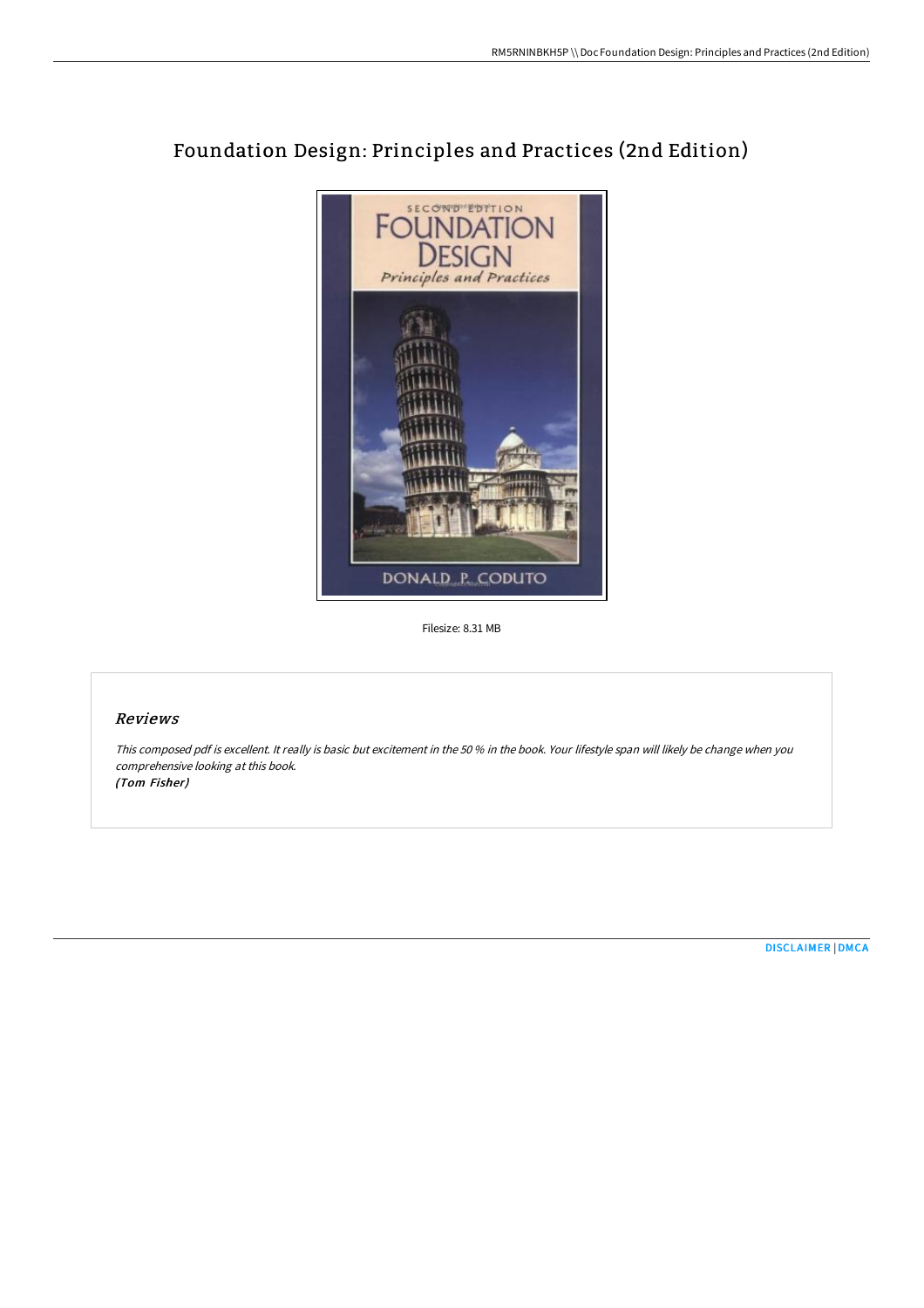### FOUNDATION DESIGN: PRINCIPLES AND PRACTICES (2ND EDITION)



Prentice Hall, 2000. Book Condition: New. Brand New, Unread Copy in Perfect Condition. A+ Customer Service! Summary: (NOTE: Most chapters include Questions and Practice Problems, Summary, and Comprehensive Questions and Practice Problems.)I. GENERAL PRINCIPLES. 1. Foundations in Civil Engineering. The Emergence of Modern Foundation Engineering. The Foundation Engineer. Uncertainties. Building Codes. Classification of Foundations. 2. Performance Requirements. Design Loads. Strength Requirements. Serviceability Requirements. Constructibility Requirements. Economic Requirements. 3. Soil Mechanics. Soil Composition. Soil Classification. Groundwater. Stress. Compressibility and Settlement. Strength. 4. Site Exploration and Characterization. Site Exploration. Laboratory Testing. In-Situ Testing. Synthesis of Field and Laboratory Data. Economics. II. SHALLOW FOUNDATION ANALYSIS AND DESIGN. 5. Shallow Foundations. Spread Footings. Mats. Bearing Pressure. 6. Shallow FoundationsBearing Capacity. Bearing Capacity Failures. Bearing Capacity Analyses in SoilGeneral Shear Case. Groundwater EGects. Allowable Bearing Capacity. Selection of Soil Strength Parameters. Bearing Capacity AnalysesLocal and Punching Shear Cases. Bearing Capacity on Layered Soils. Accuracy of Bearing Capacity Analyses. Bearing Spreadsheet. 7. Shallow FoundationsSettlement. Design Requirements. Overview of Settlement Analysis Methods. Induced Stresses beneath Shallow Foundations. Settlement Analyses Based on Laboratory Tests. Settlement Spreadsheet. Settlement Analyses Based on In-Situ Tests. Schmertmann Spreadsheet. Settlement of Foundations of Stratified Soils. Differential Settlement. Rate of Settlement. Accuracy of Settlement Predictions. 8. Spread FootingsGeotechnical Design. Design for Concentric Downward Loads. Design for Eccentric or Moment Loads. Design for Shear Loads. Design for Wind or Seismic Loads. Lightly-Loaded Footings. Footings on or near Slopes. Footings on Frozen Soils. Footings on Soils Prone to Scour. Footings on Rock. 9. Spread FootingsStructural Design. Selection of Materials. Basis for Design Methods. Design Loads. Minimum Cover Requirements and Standard Dimensions. Square Footings. Continuous Footings. Rectangular Footings. Combined Footings. Lightly-Loaded Footings. Connections with the Superstructure. 10. Mats. Rigid Methods. Nonrigid Methods. Determining the Coefficient of Subgrade Reaction. Structural Design. Settlement. Bearing Capacity. III. DEEP FOUNDATION ANALYSIS...

 $PDF$ Read [Foundation](http://www.bookdirs.com/foundation-design-principles-and-practices-2nd-e.html) Design: Principles and Practices (2nd Edition) Online  $\blacksquare$ Download PDF [Foundation](http://www.bookdirs.com/foundation-design-principles-and-practices-2nd-e.html) Design: Principles and Practices (2nd Edition)